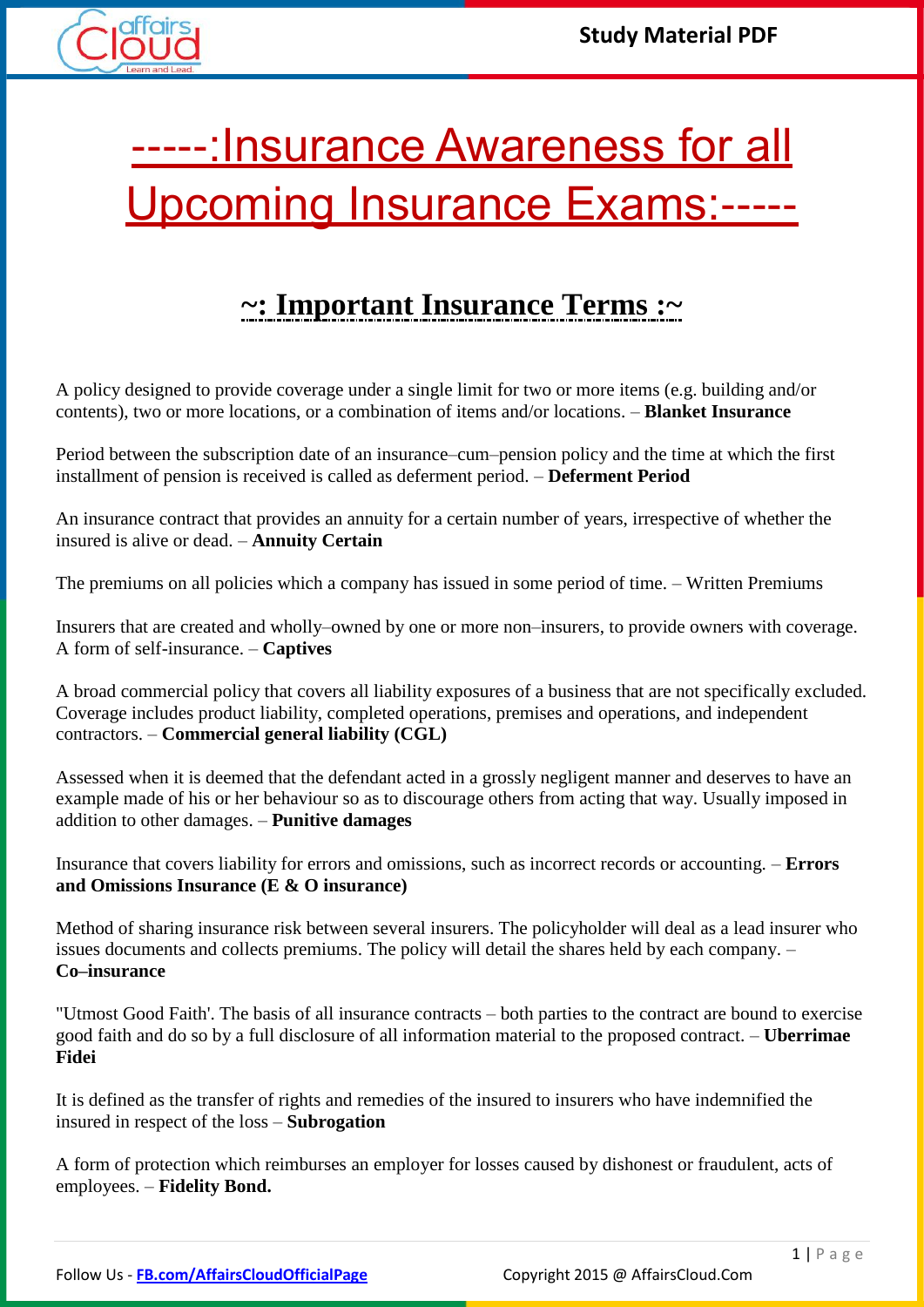

# **IMPORTANT INSURANCE AWARENESS QUESTIONS**

#### **The central office of the Life Insurance Corporation of India (LIC) is located at**

- (A) Kolkata
- (B) New Delhi
- (C) Chennai
- (D) Pune
- **(E) Mumbai**

#### **Which of the following is not the name of an Insurance Scheme launched by the Government of India**

(A) Janashree Bima Yojana

- (B) Krishi Shramik Sarnajik Suraksha Yojana
- (C) Shiksha Sahyog Yojana

#### **(D) Varsha Bima Yojana**

(E) National Saving Scheme Programme

#### **The Life Insurance Corporation Of India has how many Zonal offices in India ?** (A) Five

- **(B) Eight**
- (C) Ten
- (D) Fifteen
- (E) None of these

#### **As per the news published in various newspapers, Life Insurance policies may become paperless in the near future. This means**

1) LIC will not insure any person here after as it has already reached its peak

2) LIC will not ask for any documents from a person who wishes to purchase an Insurance policy

#### **3) All policy related documents and policy certificates will henceforth be available in electronic form and not in their present physical**

4) LIC henceforth will not entertain any claim or complaint in written form or on paper. Things should be in electronic condition.

5) None of these

#### **The punch line of the advertisement of which of the following organization is "Jindagi ke sath bhi Jindagi ke bad bhi" ?**

#### (A) New India Assurance

- (B) General Insurance Corporation
- (C) ICICI Prudential

#### **(D) Life Insurance Corporation Of India**

(E) None of these

#### **Which of the following insurance companies writes its punch line in the advertisements "Insurance is the subject matter of solicitation" ?**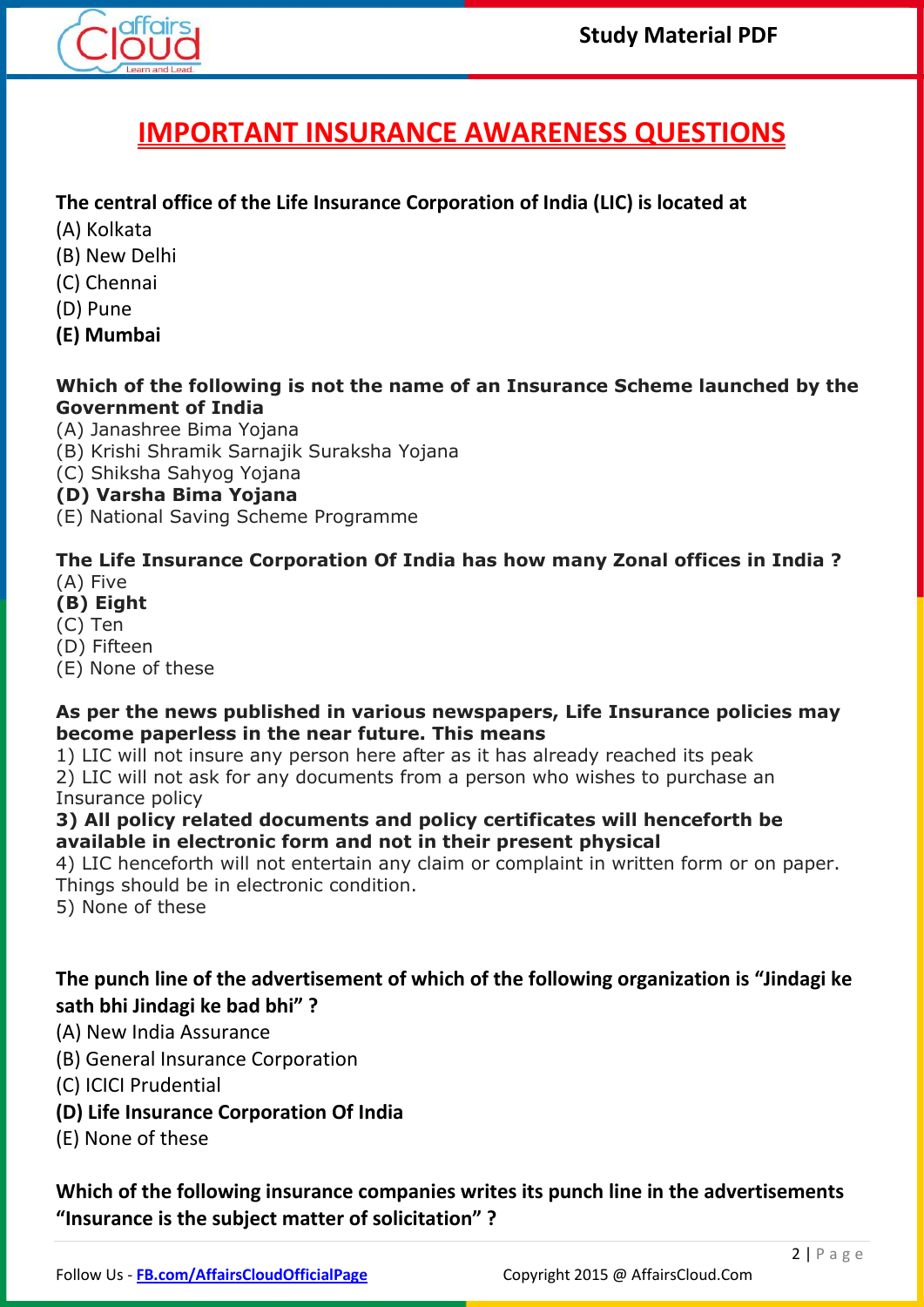



- (A) CIC
- **(B) LIC**
- (C) ING Vysya Life InsuranceCo.
- (D) Tata AIG Life Insurance Co
- (E) None of these

#### **If an organization wishes to venture into Insurance Business it has to obtain a licence first from which of the following ?**

- (A) Indian Banks Association (IBA)
- (B) Security and Exchange Board of India (SEBI)
- (C) Tariff Advisory Committee (TAC)
- **(D) Insurance Regulatory and Development Authority of India (IRDAI)**
- (E) None of these

# **Which of the following was the parent company of New India Assurance ?**

- (A) LIC
- **(B) GIC**
- (C) Oriental Insurance Co. Ltd.
- (D) United India Insurance
- (E) None of these

# **The New India Assurance Company was established in 1919 by**

# **(A) Dorab Tata**

- (B) G. D. Birla
- (C) Jamunalal BajaJ
- (D) Kamlapat Singhania
- (E) None of these

# **Which of the following is largest Non Life Insurance Company in India ?**

- (A) ICICI Lombard General Insurance Company Ltd.
- (B) United India Insurance Company Ltd.
- (C) General Insurance Company Ltd.
- **(D) New India Assurance Company Ltd.**
- (E) None of these

# **Which of the following Insurance Companies was launched with NABARD as one of its promoter's with 30% stake in it ?**

# **(A) General Insurance Corporation Ltd.**

- (B) National Insurance Cornpany Ltd.
- (C) Agriculture Insurance Company Ltd,
- (D) SBI Life Insurance Company Ltd.
- (E) None of these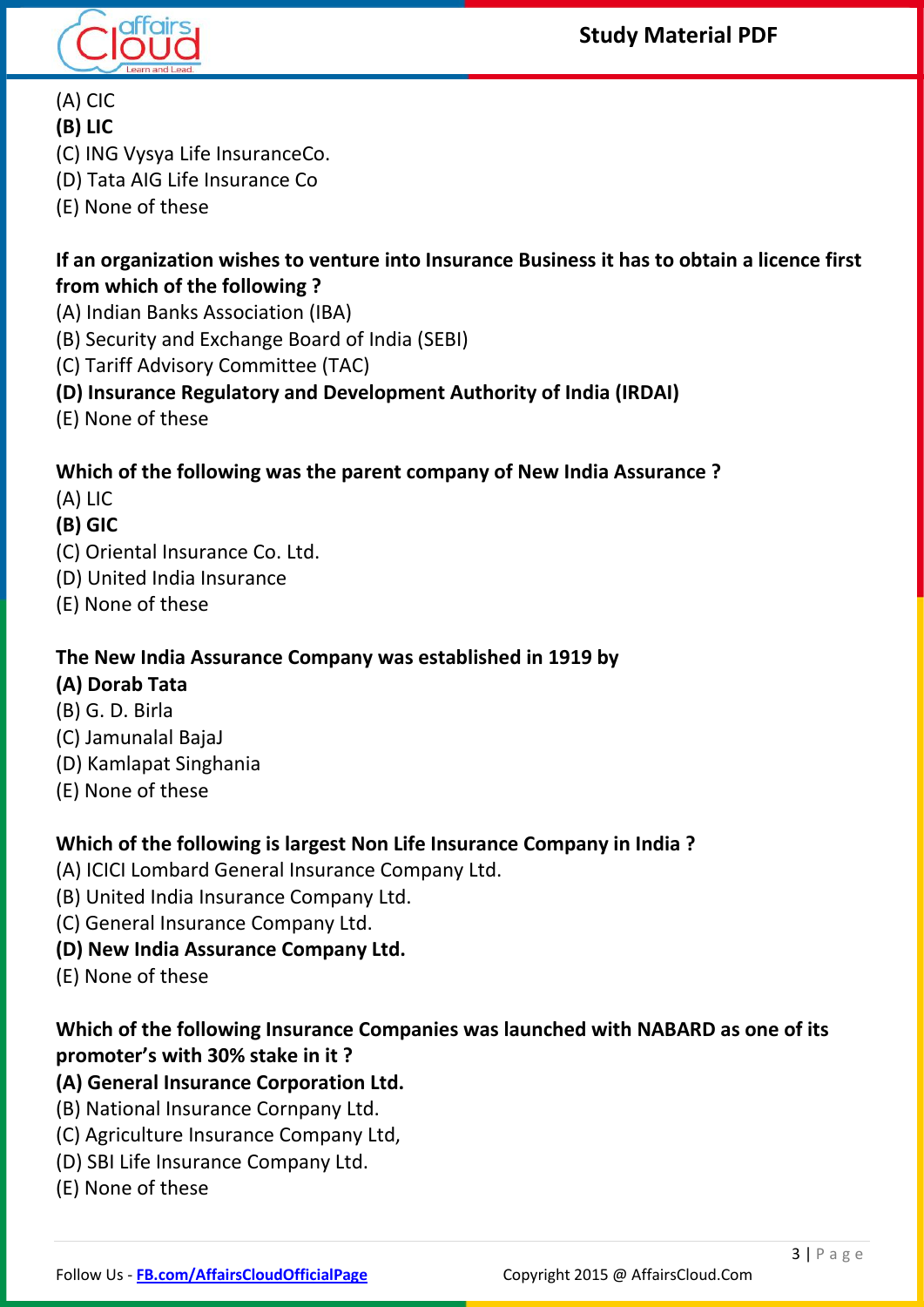

**Which of the following words/ terms is closely associated with the insurance business**

- (A) Archives
- (B) Donation
- **(C) Actuary**
- (D) Quest
- (E) All are associated with insurance

# **Which of the following is the best description of what insurance is?**

# **1) Insurance = Collective bearing of risk**

- 2) Insurance = Paying for other's mistake
- 3) Insurance = Taking from 'A' to pay 'B'
- 4) Insurance = Paying for something which will never happen
- 5) All of these

# **Which of the following correctly describes what the 'Bancassurance' is**

1. It is an arrangement whereby the branches of a bank sell / distribute insurance products of an insurance company.

2. It is a new product developed/ launched by the banks in which the risks of the high value customers are covered for any losses to their property and/or lives through an insurance cover.

3. It is a new product launched by some banks by which they are providing insurance cover to exporters/ importers for the losses, if any due to high fluctuations in the exchange rates of dollars and other major currencies.

# **(A) Only 1**

- (B) Only2
- (C) Only 3
- (D) All 1, 2 and 3
- (E) None of these

# **In Insurance policies we always find a date which is "Date of Maturity". What does it mean?**

1) This is the date on which the policy was sold to the customer/person insured.

2) This is the date on which the policy holder will have to submit his/her claim seeking the amount of the policy. Otherwise the company will not make any

payment to him/her.

## **3) This is the date on which the contract between the person and insurance company will come to an end.**

4) The date on which the insurance company makes the final payment to the insured person which is normally fifteen days after the "payment due date". 5) None of these

# **Which of the following types of companies/ organisations issue ULIP? 1) Insurance companies**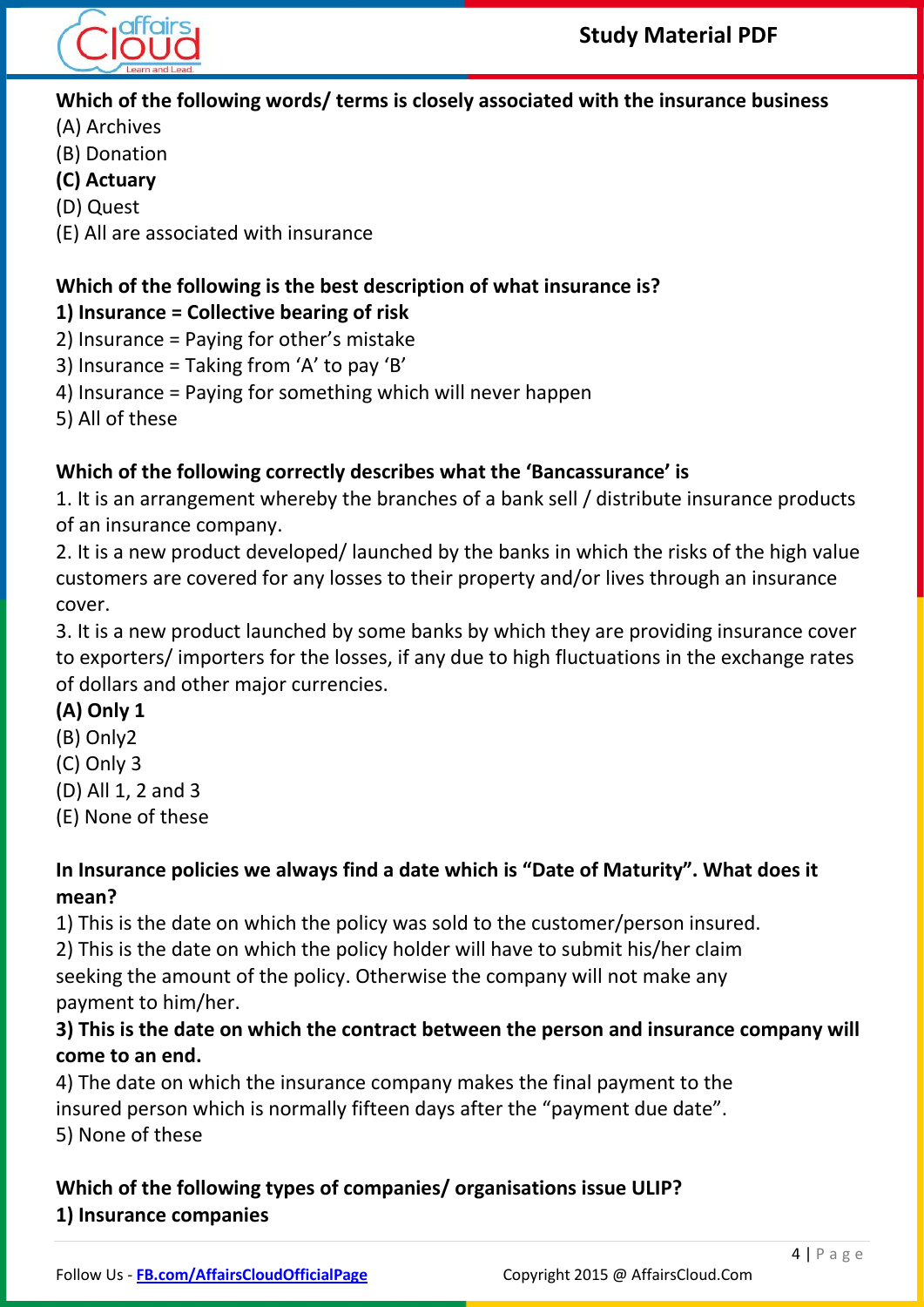

- 2) Banks
- 3) NABARD
- 4) RBI
- 5) All of these

## **All of the following is true regarding ULIPs EXCEPT:**

1)Unit Holders acn choose between different kind of funds.

#### **2)Life insurers provide Guarantee for all unit values.**

3)Units may be purchased by payment of single premium or via regular premium payments. 4)ULIP policy structure is transparent with regards to insurance expenses components.

#### **Insurance business in India is regulated by which of the following authorities?**

- 1) NFCG
- **2) IRDA**
- 3) CII
- 4) FICCI
- 5) All of these

# **"A contract that pledges payment of an agreed upon amount to the person (or his/her nominee) on the happening of an event covered against" is technically known as**

- 1) Death coverage
- **2) Life Insurance**
- 3) Savings for future
- 4) Provident Fund
- 5) None of these

## As we know, the Government is paying much attention to "Micro Finance" these days. **Which of the following is one of the examples of Micro Finance?**

- 1) Insurance for life
- 2) Investment in Mutual Funds
- **3) Self Help Groups**
- 4) Letter of Credit
- 5) All of these

#### **Which of the following insurance plan is not launched by LIC?**

1) Jeevan Abhaya

#### **2) Life Mahalife Gold Plan**

- 3) Child Career Plan
- 4) Child Future Plan
- 5) Jeevan Saral

## **Which of the following terms is Not used in the world of finance, banking and insurance?**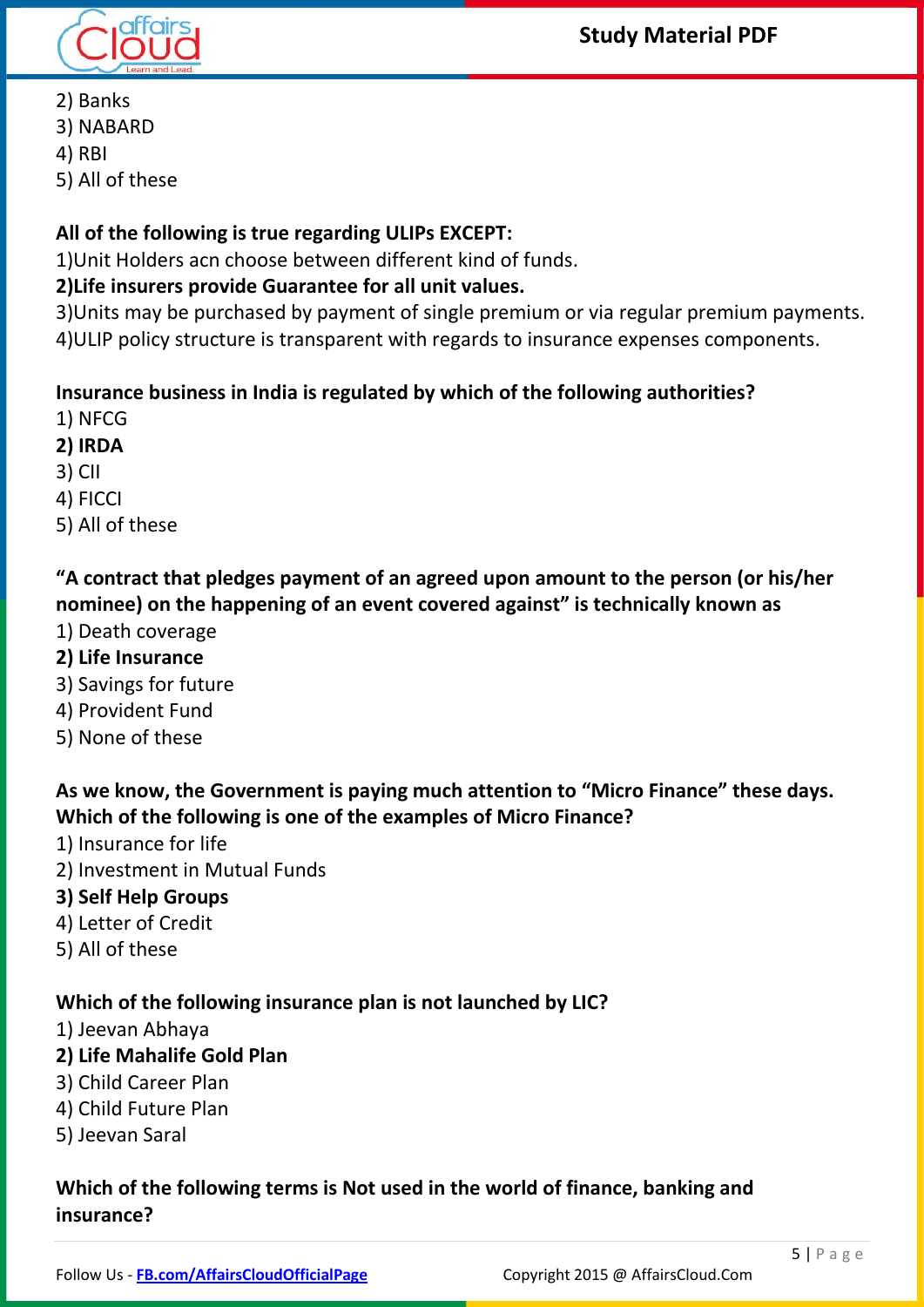



- 1) Devaluation
- **2) Amnesty**
- 3) Hard currency
- 4) Preference share
- 5) Sinking fund

**How many maximum children from a family are covered for the benefits under the Shiksha Sahyog Yojana launched by the LIC ?**

- (A) One only
- **(B) Two only**
- (C) Three only
- (D) One Girl Child only
- (E) None of these

**Which of the following schemes launched in the year 2000 by the LIC replaced social Securitty group Insurance Schemes (SSIGS) and Rural Group Life Insurance Schemes (RGLIS)?**

#### **(A) Janshree Bima Yojana**

- (B) Bhagyashree Child Welfare Bima Yojana
- (C) Jan Arogya Bima Yojana
- (D) Raj Rajeshwari Mahila Kalyan Yojana
- (E) None of these

**Which of the following Scheme was launched by the LIC to provide life insurance protection, perodical lumpsum survival benefit and pension to the agricultural workers in India ?**

#### **(A) Krishi Shramik Samajik Suraksha Yojana**

- (B) Jan Shree Bima Yojana
- (C) Mahila Kalyan Yojana
- (D) Sampurna Arogya Bima Policy
- (E) None of these

**Insurance company transfers the insurance which cannot bear by them to which of the following ?**

1)TPAs 2)Bancassurance

#### **3)Reinsurance**

4)Actuaries

# **Which of the following is customer of a Reinsurer?**

#### **1)Insurance Companies**

2)High Networth Individual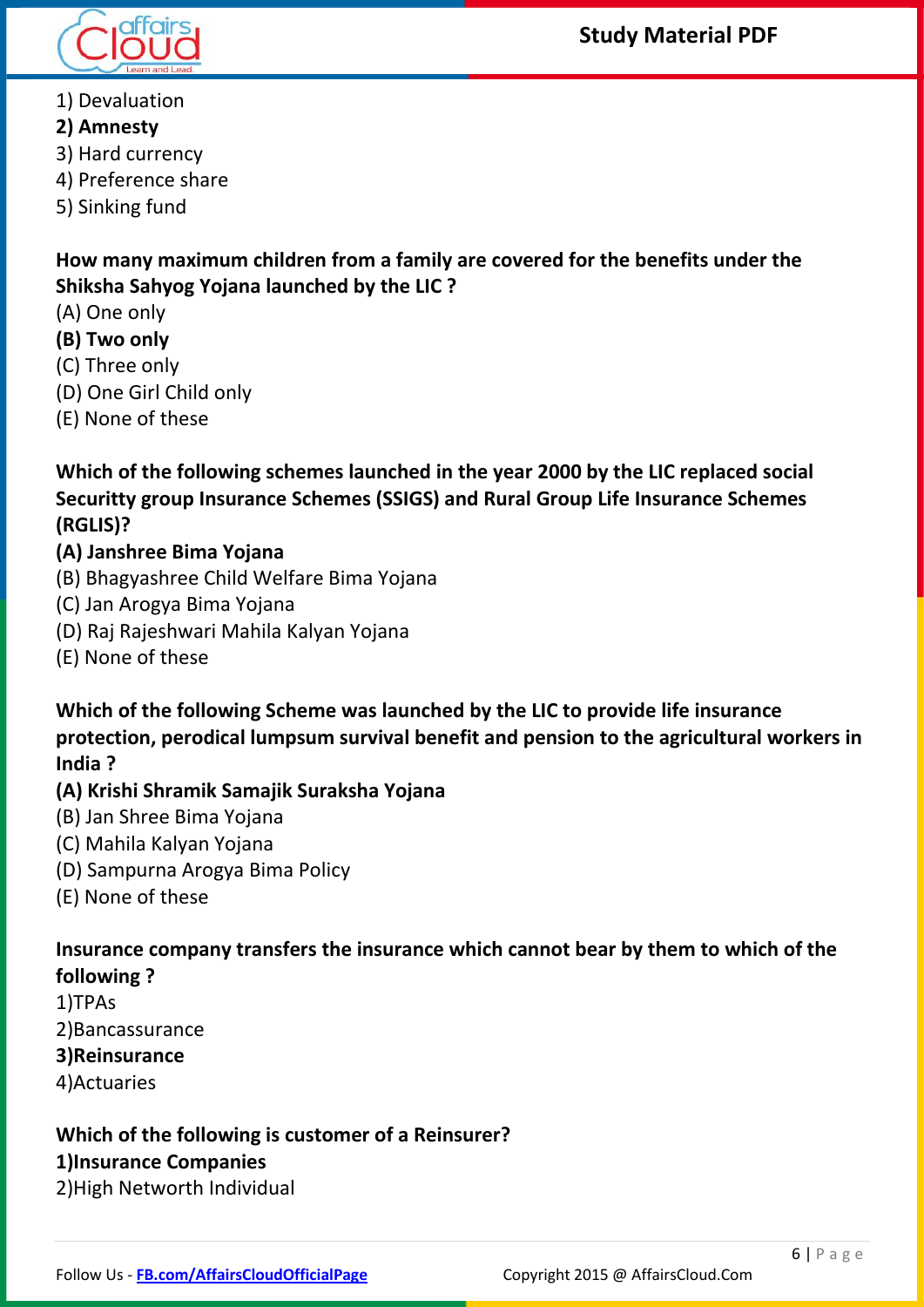

3)Licenced Insurance Agents 4)NGOs

## **The Non Government organizations(NGO) helps the insurance industry mainly in**

1)Linking third party administrators 2)Promotional activities 3)Drafting new regulations **4)Linking buyers and sellers**

**Investment by foreign direct investors in to Insurance companies is restricted to what percent?**

1)22%

2)24%

3)30%

**4)26%**

#### **Based on which aspect,Churning is bad ?**

1)Agents earn Lower Commission on churning

#### **2)Policyholders suffer due to surrender charges and benefits**

3)Policyholder gets more benefits

4)Insurance companies get good branding

#### **What is the maximum Time in which The insurer should settle a claim when all documents are submitted**

 $1$ )5 days 2)20 days **3)30 days** 4)15 days

#### **A missing person is considered to be dead after how many years of missing ?**

1)3years 2)5years 3)15 years **4)7years**

# **A insurer advertises through daily news paper . What type of marketing is**

1)cross selling

2)policy selling

#### **3)Solicitation of Policy**

4)Insurance selling

#### **MWP- If the policy is endorsed under MWP – then the beneficiaries are wife and ?** 1)ex-wife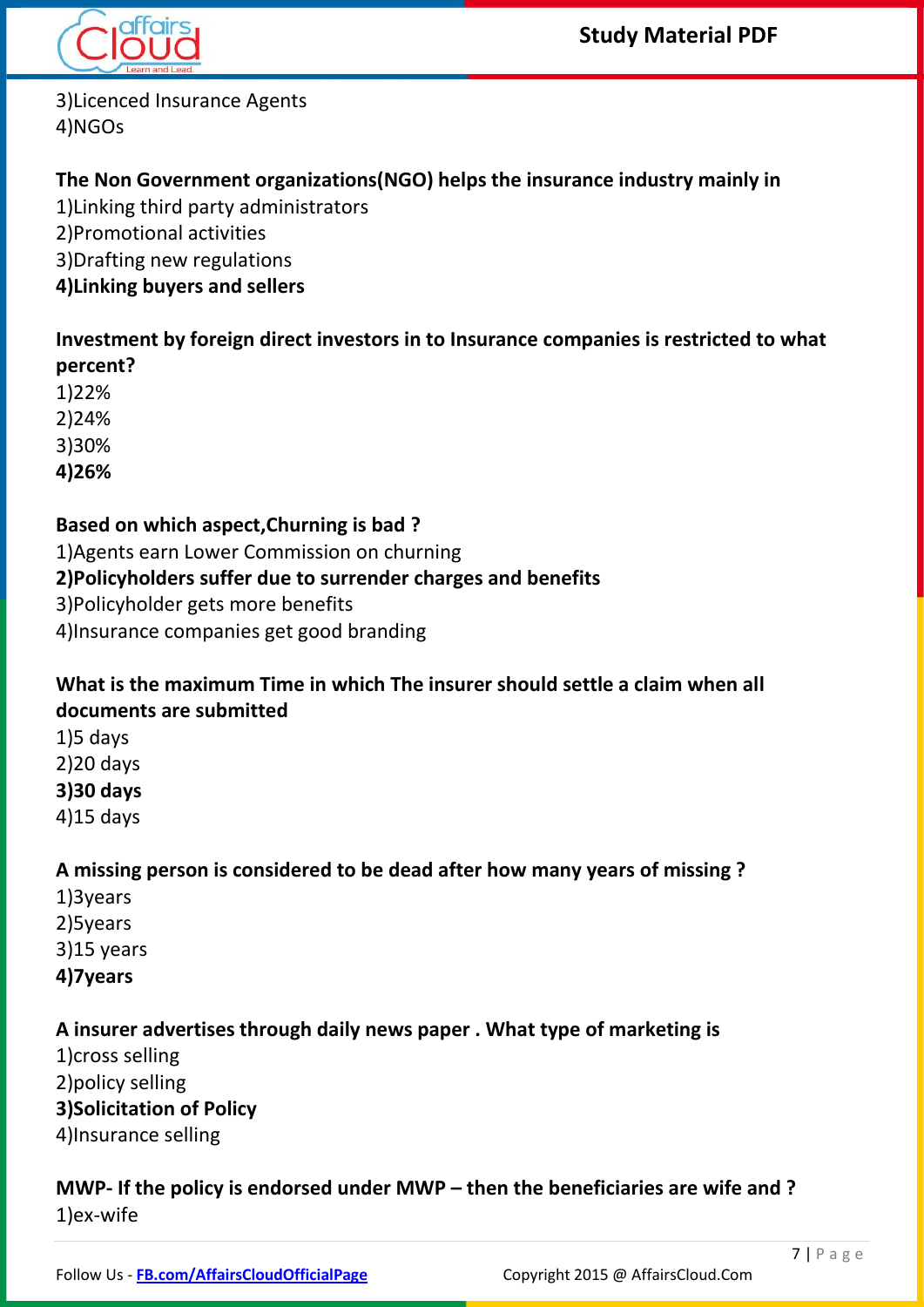



# **2)children**

3)mother 4)parents

#### **How is complaint to be launched with an insurance ombudsman?**

1)Made face to face **2)made in writing** 3)through newspaper advertisement 4)orally over the phone

#### **Which Insurance Company started its operation in the year in which India got Independence?**

1.UIICL 2.GIC 3.LIC **4.OICL**

## **Who was the actual Pioneer of LIC?**

1.Debendranath Tagore 2.S.K.Roy. **3.Surendranath Tagore** 4.A.K.Roy.

## **Who among the following was appointed as member(actuary) in Insurance Regulatory Authority of India (IRDA) recently?**

# **1.Pournima Gupte**

- 2.Pournima Sarkar
- 3. Jyotsna Suri
- 4. None of these

# **The Total Business of 4 Public Sector General Insurance Company in 2013-14 put together was about:**

1.40000cr. 2.41000cr. **3.42000cr** 4.45000cr.

#### **NIACL's pioneer was:** Sir Jamshedji Tata **Sir Dorabji Tata** Sir Ratan Tata None of these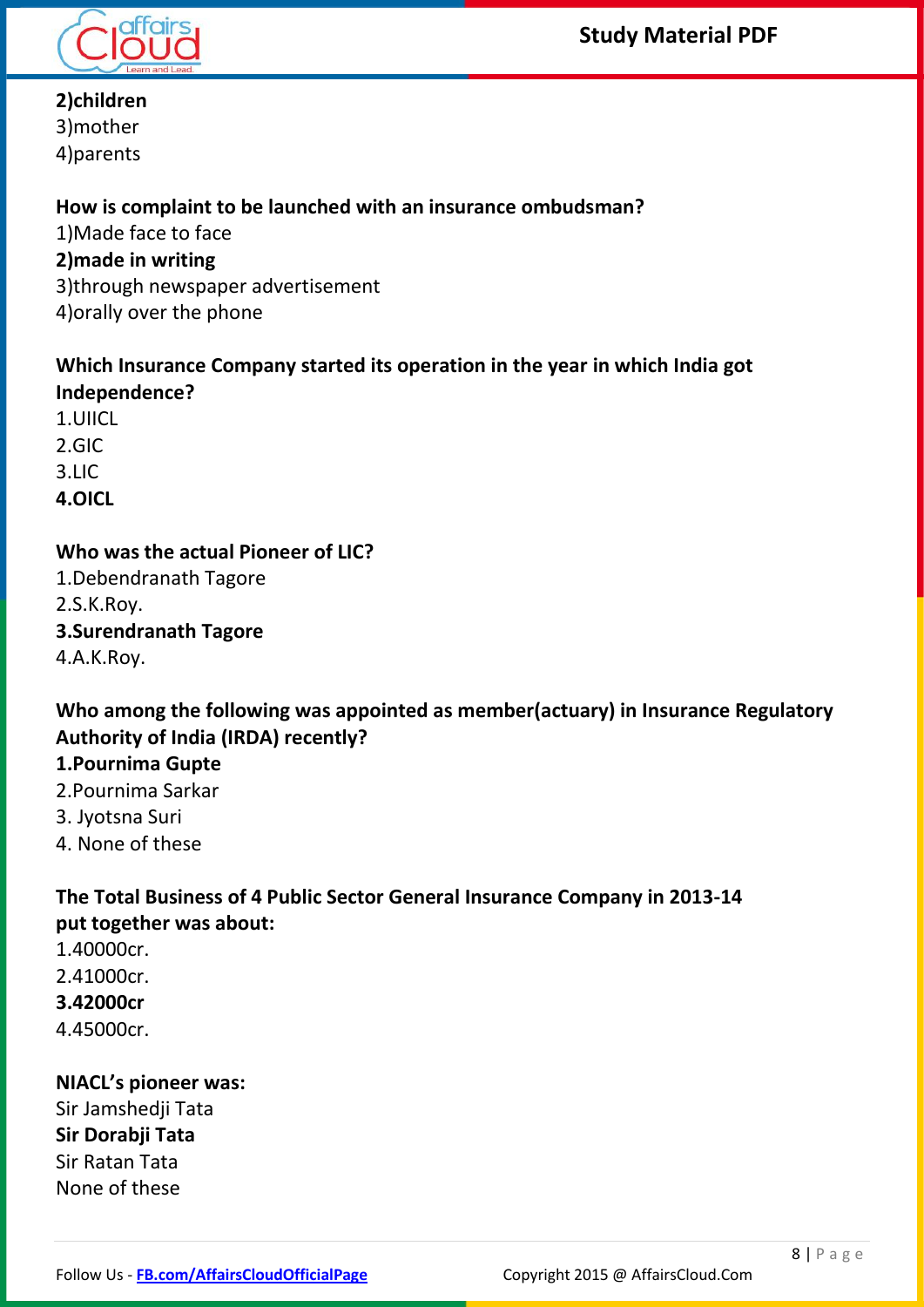



#### **What does the term Actuary stands for in Insurance:**

A specialist in Insurance claimsettlement

A specialist in insurance marketing **A specialist in Insurance calculations**

None of this

# **ECGC is made to provide:**

Insurance cover in external trade Insurance cover in internal trade **Insurance cover in export trade** Insurance cover in import trade.

#### **Which is not a part of Life insurance**?

Endowment Term **Priority** Annuity

**"Prithvi Agni Jal Akash,Sab ki suraksha humare pas" this tagline is associated with:**

- 1.NICL
- **2.OICL**

3.DHFL

4.NIACL

#### **GIC was incorporated in the year?**

- **1.1971**
- 2.1972
- 3.1973
- 4.1974

#### **General Insurance(Public Sector) Association of India's HQ is situtated in?**

- 1.Telengana
- 2.Mumbai
- **3.Delhi**
- 4.Chennai

#### **Which of this recently got RBI's permission to enter Non Life sector of Insurance?**

- 1.Karur Vysya Bank
- 2.Indusind Bank
- **3.Kotak Mahindra Bank**
- 4.ICICI Bank

#### **Aditya Birla group announced their decision to foray into:**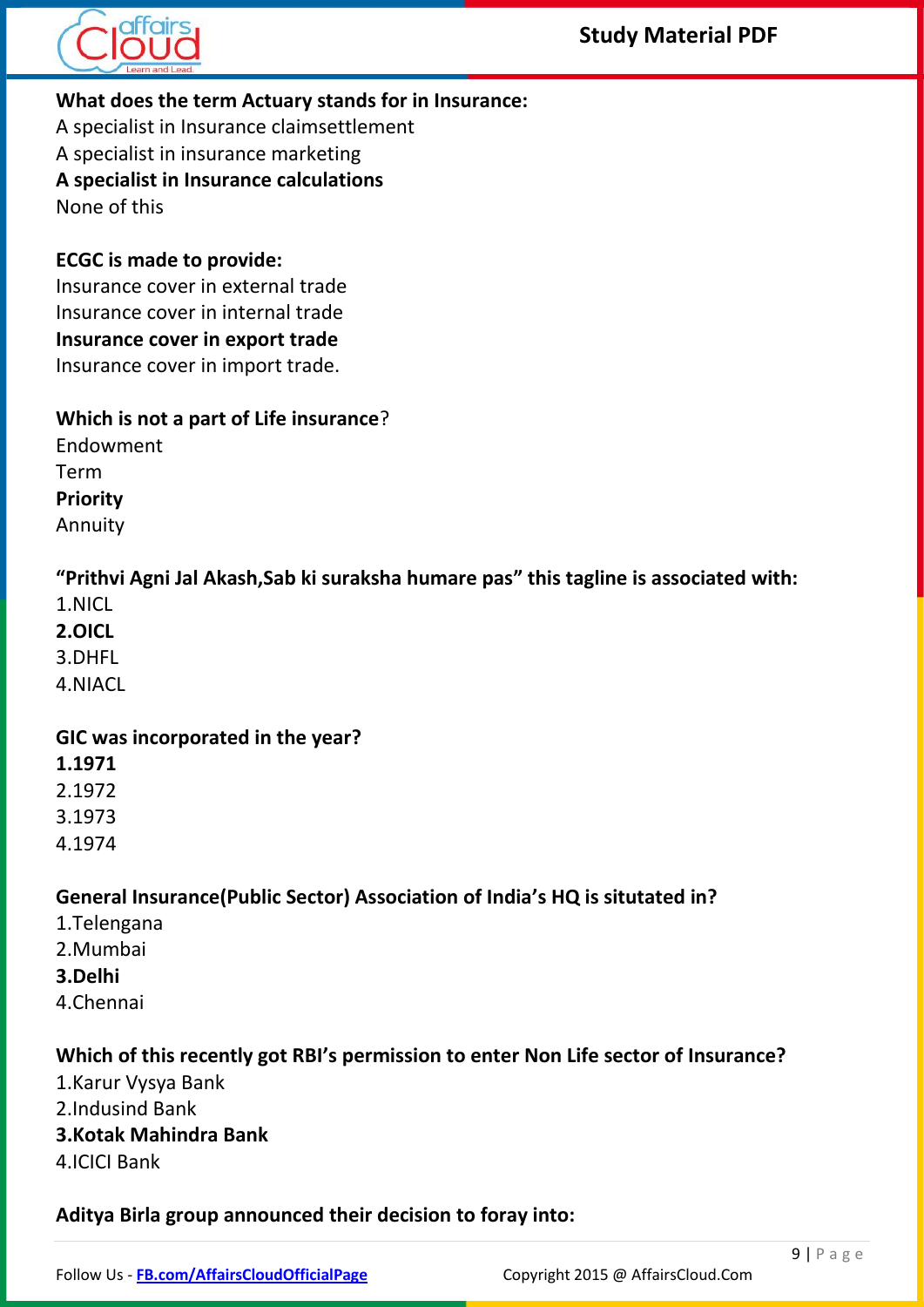

## **Study Material PDF**

1.Personal accident Insurance

2.Life insurance

3.Marine insurance

**4.Health Insurance**

**IIB stands for:** 1.International Insurance Board 2.Intellectual Insurance Board 3 **.Insurance Information Bureau** 4.NONE

**India's Agricultural Insurer is:** 1.NABARD 2.GIC 3.KIshan Bima Sanstha **4.AIC**

#### **RTI facility is not completely applicable in: ICICI Lombard General Insurance Company**

Export Credit Guarantee Corporation United India Insurance Company None Of these

#### **IRDA has the power to frame the regulations under\_\_\_of the Insurance Act. 1938.**

1.Section 112A **2.Section 114A** 3.Section 114B 4.None of these

#### **Parliament passed a bill delinking its 4 General insurance subsidaries in:**

1.June 2007 2.August 2005 3 July 2000 **4.July 2002**

#### **According to 1st Januray 1973 reports How many insurer were amalgameted & grouped into four General Insurance companies:**

- 1.102
- **2.107**
- 3.245
- 4.None of these

**The General manager of NICL is:**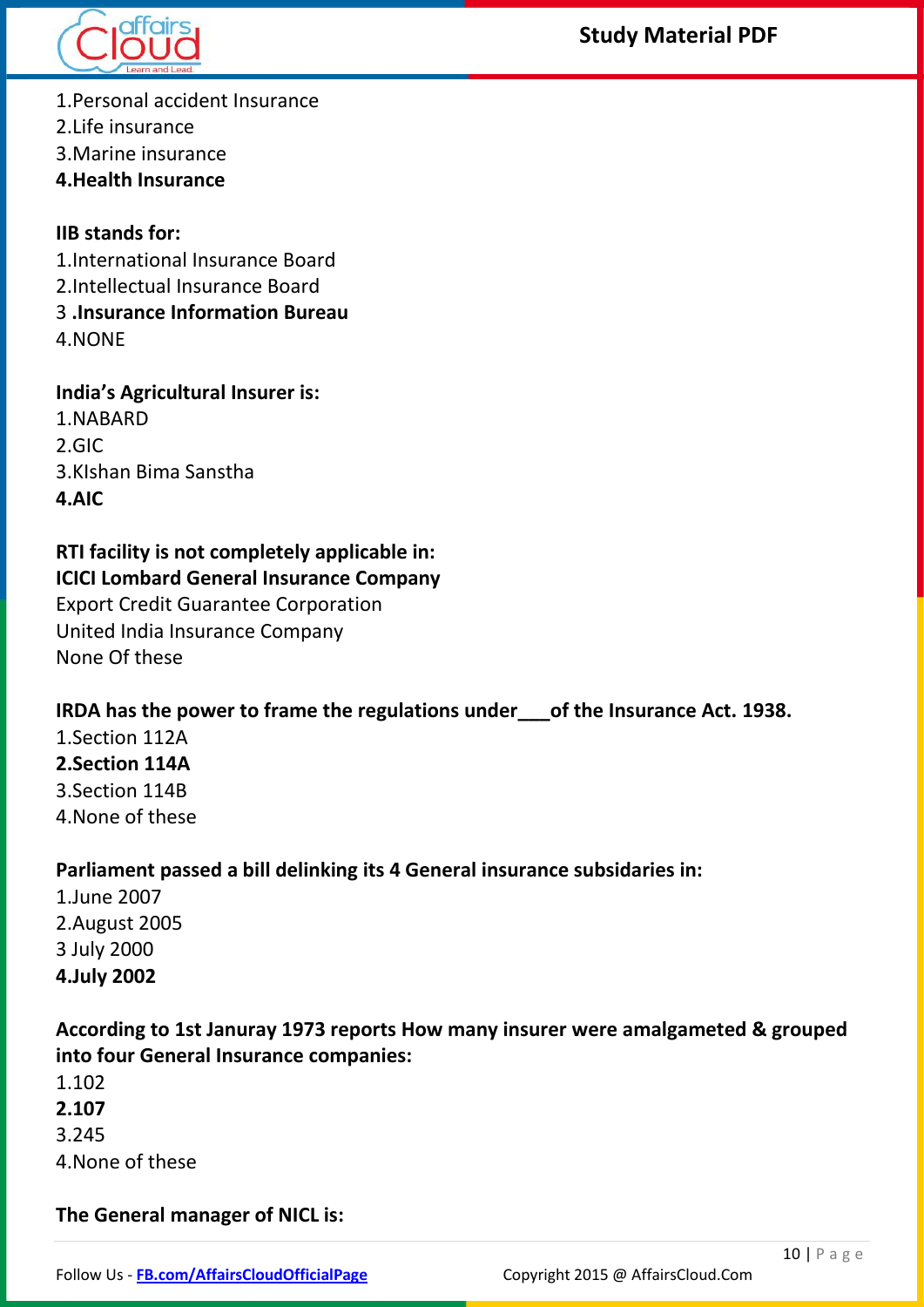

1.Joseph Plappallil. 2.G.Srinivasan. 3.K.P.Brahma **4.A.V.G.Kumar**

#### **Tsunami Jan Bima Yojona was a special insurance plan associated with:**

- **1.UIICL**
- 2.LIC
- 3.GIC
- 4.NICL

#### **NIACL was started in the year**:

1938 1947 1973

**1919**

#### **The Chairman of Agricultural Insurance Company of India is:**

1.Mr.Millind Kharat

# **2.Mr. Joseph Plappallil**

3.Mr.G.Srinivasan

4.Mr.K.P.Brahma

#### **"Rest Assured with us"This tagline is associated with:**

1.SBI Life Insurance 2.NIACL 3.Kotak Mahindra Life Insurance **4.UIICL**

#### **"Twins of Wood" is related to Financial system as well as to Insurance market.These are:**

RBI & IRDA RBI & IMF World Bank & RBI **World Bank & IMF**

#### **The representative for IMF in Indian Constituiency is:**

Raghuram Rajan T.S.Vijayan **Virman Arvind** Arun Jaitley

#### **According to 1956 index,LIC absorbed how many Provident Societies:** 245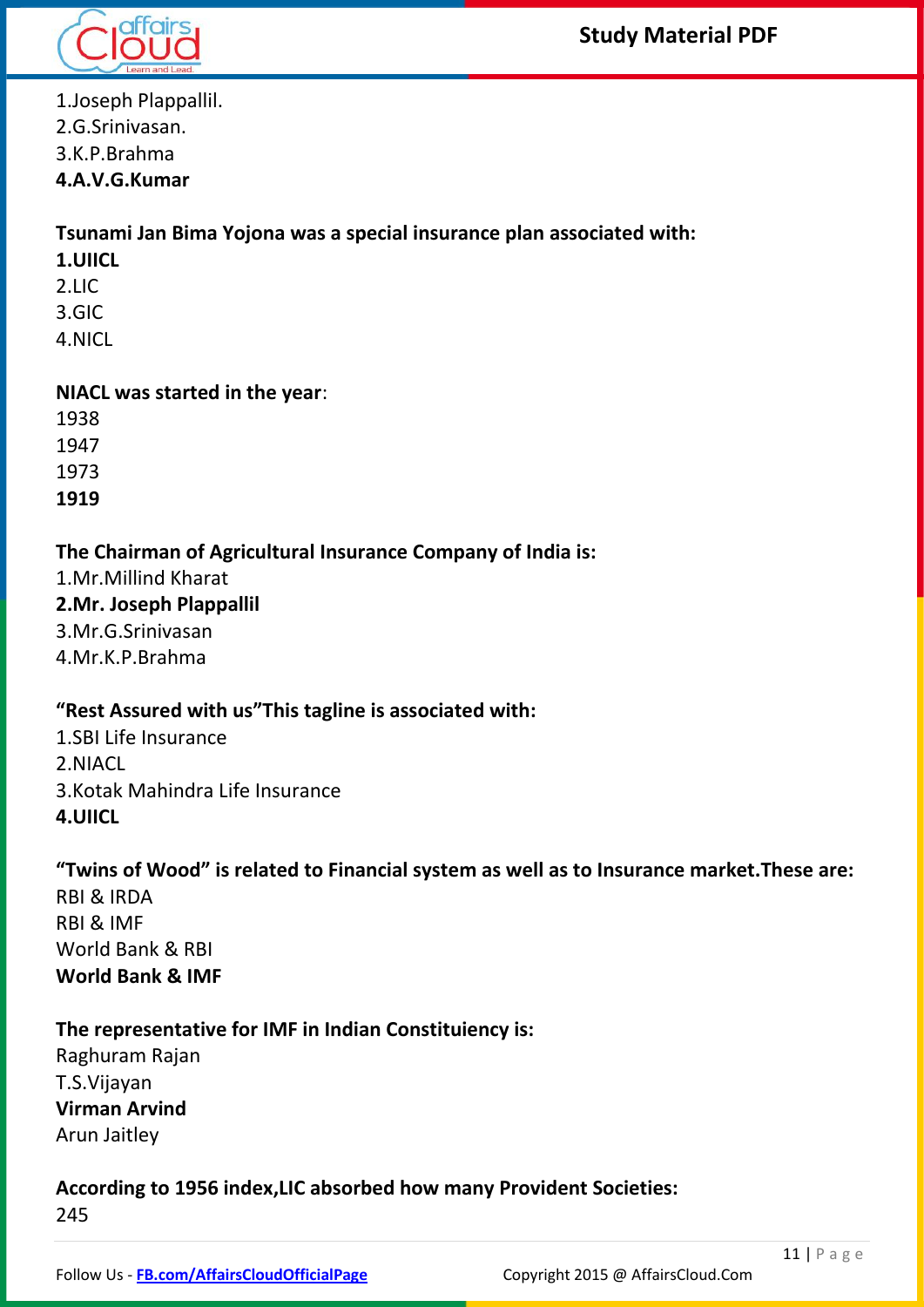

107 154 **75**

#### **Institute of Insurance and Risk Management is situated in:**

Jodhpur Mumbai **Hyderabad** Chennai

## **IRDA's HQ was shifted to Hyderabad (Now Telengana) in the year:**

1999 2000 **2001** None of these

# **The Institution of Insurance Ombudsman was created in accordance of Government of India's notification dated:**

**11th Nov 1998** 11th Nov 1999 12th Sept 1947 12th Sept 1973

# **IIS is related to Insurance,What is IIS?**

1.International Insurance Support 2.International Insurance Service 3.International Insurance Summit **4.International Insurance Society**

**The Geneva Association identifies fundamental trends and strategic issues where insurance plays a substantial role or which influence the insurance sector,Who was the Secretary General of Geneva Association during 2012-2014:**

1.Prof. Orio Giarini, 2.Mr Patrick M. Liedtke, **3.Mr John H. Fitzpatrick** 4.Dr Garen.D.Patrick

# **Which of these is related to Prime Minister Jan Dhan Yojona(PMJDY):**

1.HDFC LIFE 2.IFFCO Tokiyo **3.HDFC Ergo.** 4.Tata AIG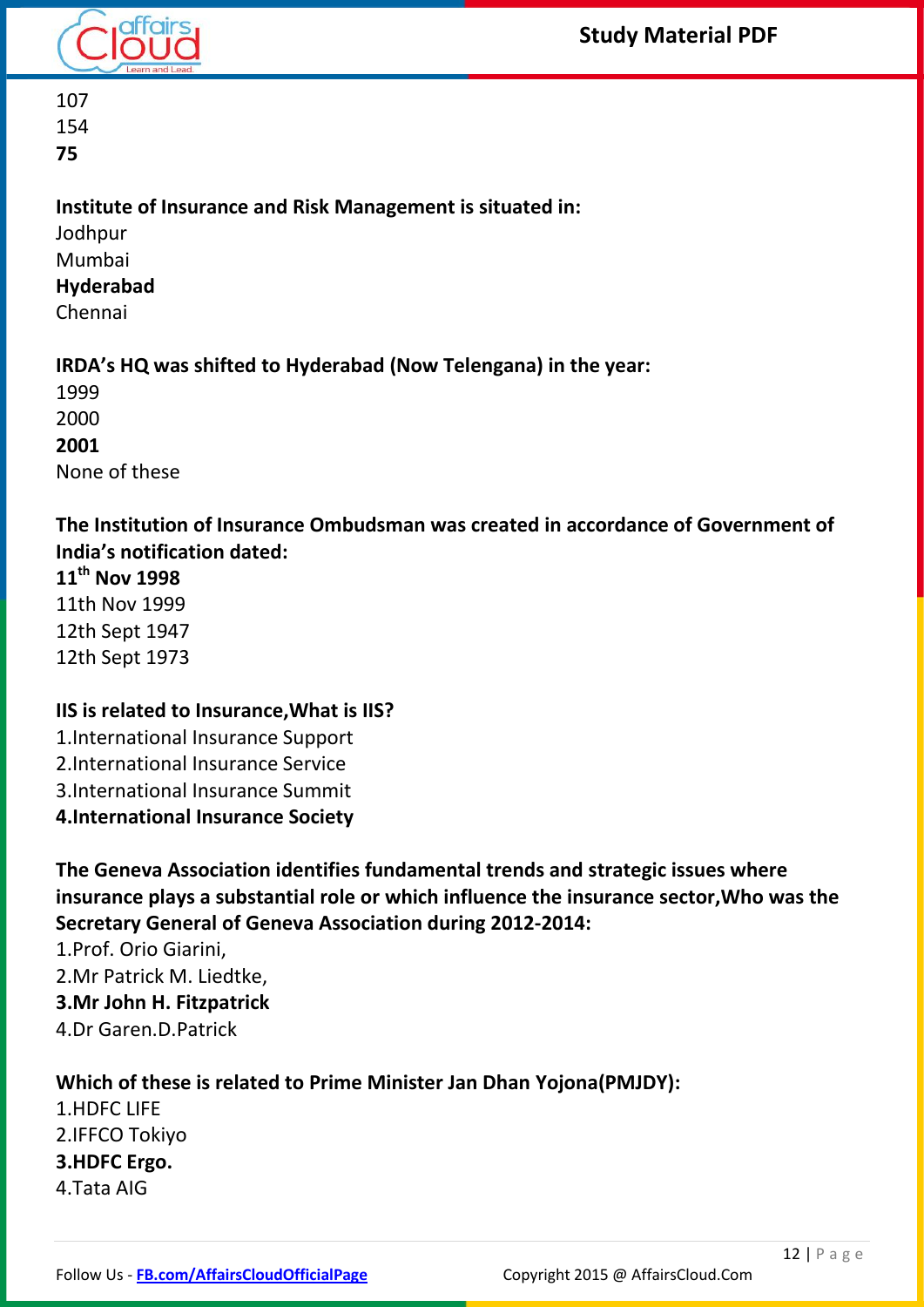

#### **Where is the HQ of International Association of Insurance Supervisors**?

- 1.New York.
- 2.London
- 3.Hyderabad
- **4.Basel**

#### **What does GIMAR stands for?**

1.General Insurance Market Report

#### **2.Global Insurance Market Report**

- 3.Growing Insurance Market Report
- 4.None

#### **National Insurance Academy is situated in:**

- 1.Delhi.
- **2.Pune.**
- 3.Salem
- 4.Telengana

#### **IRDA's previous Headquater was in:**

- **1.Delhi.**
- 2.Mumbai.
- 3.Chennai
- 4.Kolkata

# **The Chairman of General Insurers' (Public Sector) Association of India**?

- **1.G.Srinivasan**
- 2.T.Vijayan 3.M.Kharrat 4.None

#### **NICL's Director is:**

1.AVG KUmar 2.SK Roy 3.A.K.Saxena. **4.K.P.Brahma**

#### **Which company celebrated its platinum Jubliee in 2012:**

- **1.UIICL**
- 2.NICL
- 3.GIC
- 4.LIC

#### **Hindusthan Insurance Society was founded by:**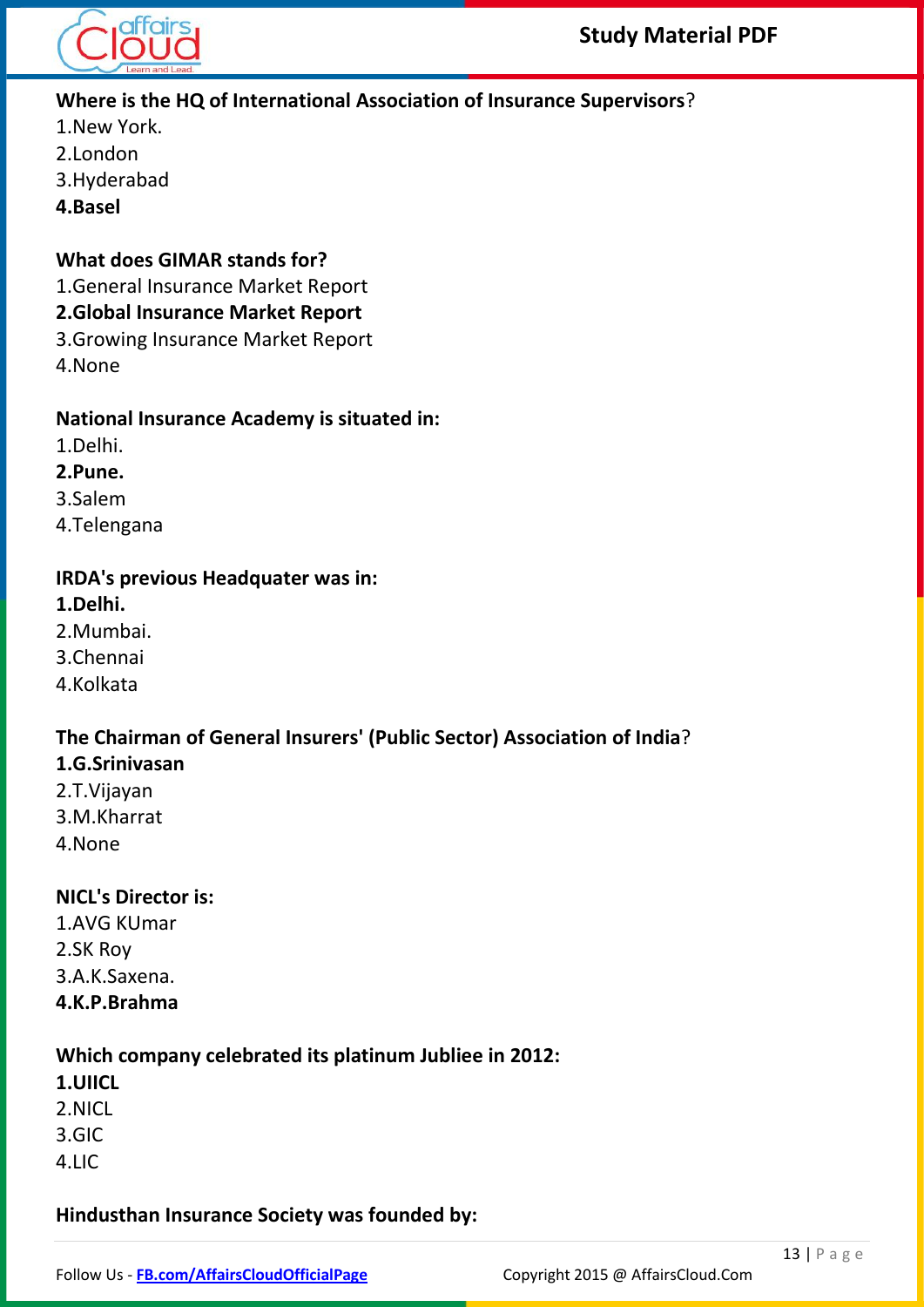



#### 1.Rabindranath Tagore.

#### **2.Surrendranath Tagore**

3.Debendranath Tagore

4.Sharmila Tagore

### **LIC started its journey in 1956.Which of the Financial Institution also started its journey in the same year:**

#### **1.International Financial Corporation(IFC)**

2.Organization for Economic Cooperation & Development(OECD)

3.World Trade Organization.(WTO)

4.None

#### **GIBNA was passed in the year:**

1.1971

**2.1972**

3.1973

4.1974

#### **Which is NOT an Indian Development bank:**

1.NABARD

2.EXIM BANK

#### **3.IBRD**

4.none of these

#### **Which of these is NOT a Principle of Insurance:**

1.Principle of Insurable Interest

2.Principle of Indemnity

#### **3.Principle of Last Resource**

4.None of these

#### **According to 1956 Index,LIC absorbed how many Non-Indian Insurers:**

- 1.15
- **2.16**

3.75

4.76

#### **Which is a part of Indian Insurance Repository:**

- 1.Muthoot group
- 2.IIFL
- **3.NSDL**
- 4.None

#### **The establishment of Insurance Repository system in India was mainly directed by:**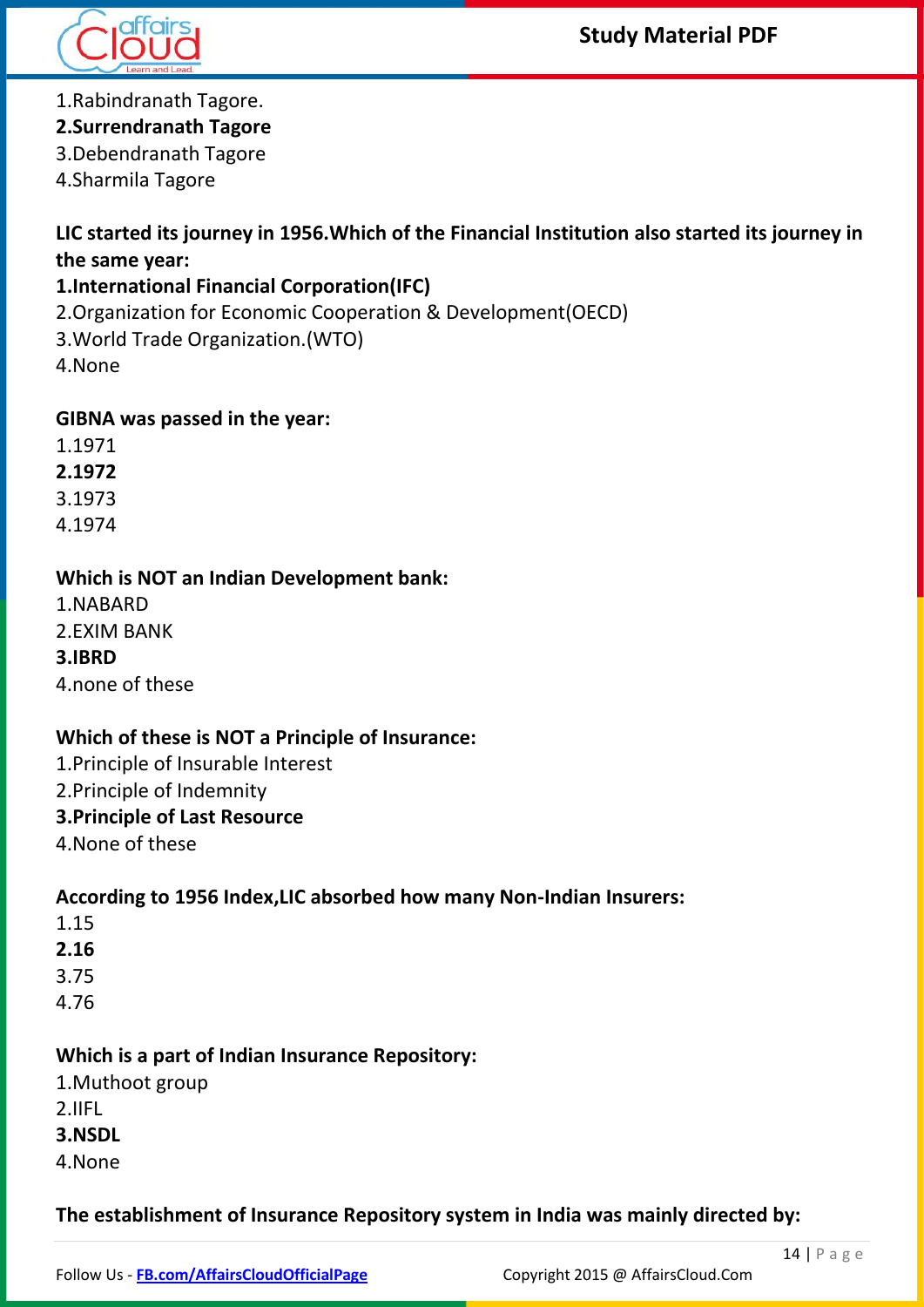**Study Material PDF**



1.Man Mohan Singh 2.Arun Jaitley **3.P.Chidambaram** 4.S.Subhramaniam

**The first life insurance policies were taken out in the early 18th century. The first company to offer life insurance was:**

#### **1.Amicable Society for a Perpetual Assurance Office**

2.Society for Equitable Assurances on Lives.

3.Lloyd's Coffee House

4.None of these

#### **Who was the founder of Oriental Life Insurance Company(1818-1834):**

1. Anita Kochar **2.Anita Bhavsar** . 3.Anita Kapur. 4.None

#### **IRDA was renamed on:**

1.29<sup>th</sup> Dec 2014 2.31st Dec 2014 3.26th Dec 2014 **4.30th Dec 2014**

**Oldest operating General Insurance company in India: 1.NICL** 2.NIACL 3.LIC

4.OICL

**The Geneva Association identifies fundamental trends and strategic issues where insurance plays a substantial role or which influence the insurance sector,Who was the Secretary General of Geneva Association during 2012-2014:**

1.Prof. Orio Giarini, 2.Mr Patrick M. Liedtke, **3.Mr John H. Fitzpatrick** 4.Dr Garen.D.Patrick

#### **IIS's last Annual seminar on Insurance held in 2014,Its Venue was:**

- 1.Geneva. 2.Basel.
- **3.London**
- 4.New York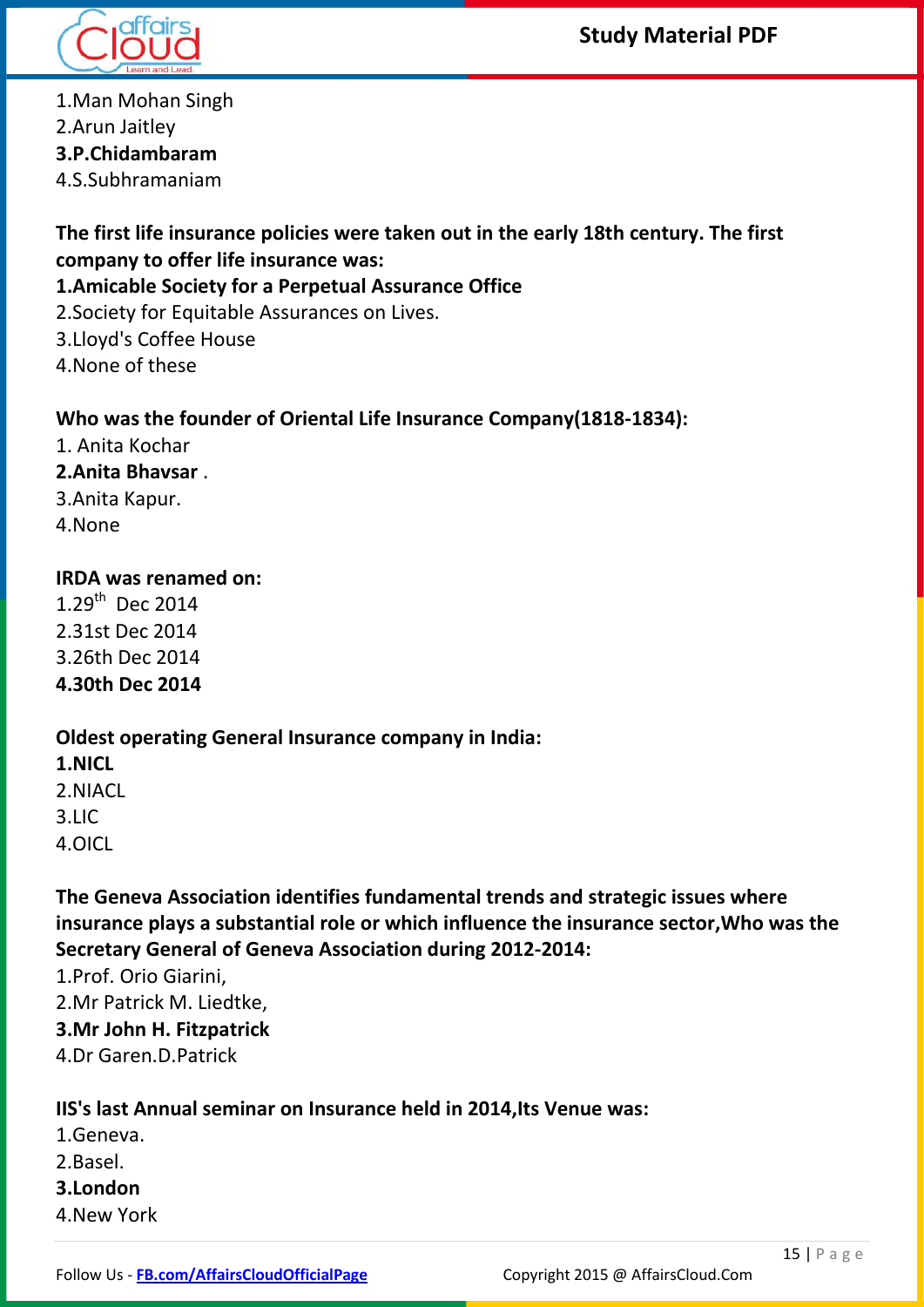

#### **Which General Insurance company completed its 50years in 1997:**

- 1.GIC.
- 2.UIICL
- 3.NICL
- **4.OICL**

#### **In Insurance Sector,Freelook Period stand for:**

#### **1.The time you may cancel your policy be returning it to the Insurance company.**

2.The time you may stop paying premium as it is overpaid before your payment.

- 3.The time in which you can draw back death penalty.
- 4.None

# **Insurance Repository system was launched by IRDA on:**

# **1.16th Sept.2013**

- 2.16th Oct.2013
- 3.16th Sept.2013
- 4. None

## **First Indian Insurer is:**

- 1.Delhi Mutual Funds
- 2.IRDA
- 3.GIC.
- **4.Bombay Mutual Life Assurance Society**

#### **Which of this term is associated with Insurance sector**

- 1.Blower
- 2.Racer
- **3.Rider**
- 4.Serial

# **LIC garnered new premium of approx \_\_\_\_ crore during the first three quarters of 2014-15**

- 1.57000 CR
- 2.54000 CR
- **3.52000 CR**
- 4.66000 CR

#### **Recently LIC has also launched \_\_\_\_\_\_\_– a participating, non-linked,Savings-cumprotection Single premium plan where in the risk cover is a multiple of single premium.** 1.Jeevan Samridhi 2.Jeevan Sampad 3.Jeevan Sangram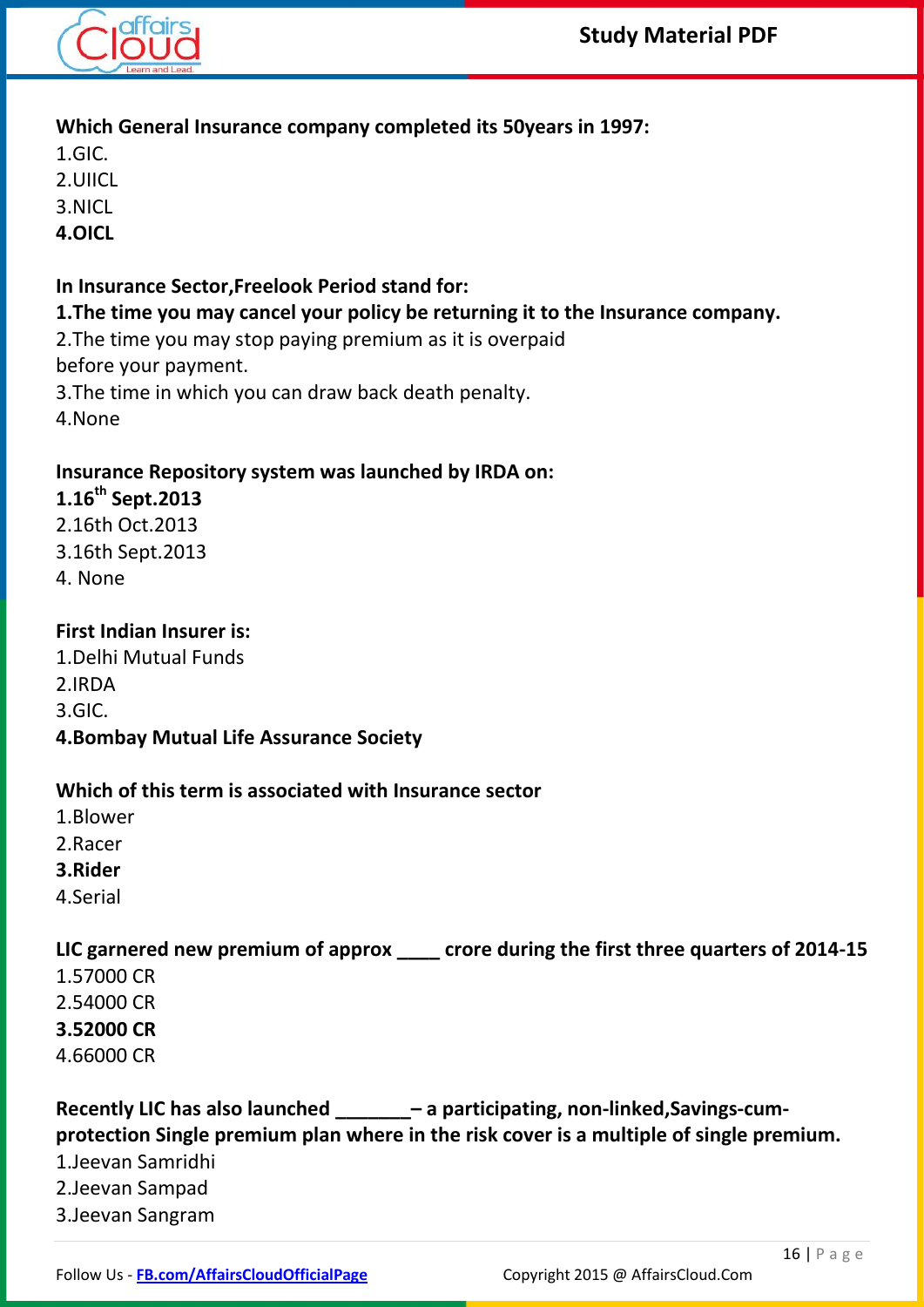

#### **4.Jeevan Sangam**

**"Registering the nomination or cancellation or change of nomination shall be regarded as important policy holder services."as observed by IRDA. Recently it has taken steps regarding this registration that:**

#### **1.No charge for change of nomination**

2.No charge for change of address.

3.No charge for late payment of premium.

4.No charge for reimburstment.

#### **Insurance Bill was submitted in Rajya Sabha on:**

 $1.12$ <sup>th</sup> March 2014

#### **2.12th March 2015**

3.13th March 2014

4.13th March 2015

#### **Insurance Sector contributes to our country's GDP growth at approx:**

**1.4.5%**

2.5.5%

3.5.3%

4.4.1%

#### **According Union Budget 2015, Health Insurance limit for Senior Citizen:**

- 1.25000
- **2.30000**
- 3.35000
- 4.40000

#### **According Insurance Bill. GOI expecting:**

#### **1.25000Cr**

2.30000Cr.

3.35000Cr.

4.40000Cr

#### **Which of the following is the regulator of insurance sector in India?**

RBI

AMFI

**IRDA**

SEBI

#### **With which of the following did the State Bank of India enter into a joint venture agreement for undertaking general insurance business?**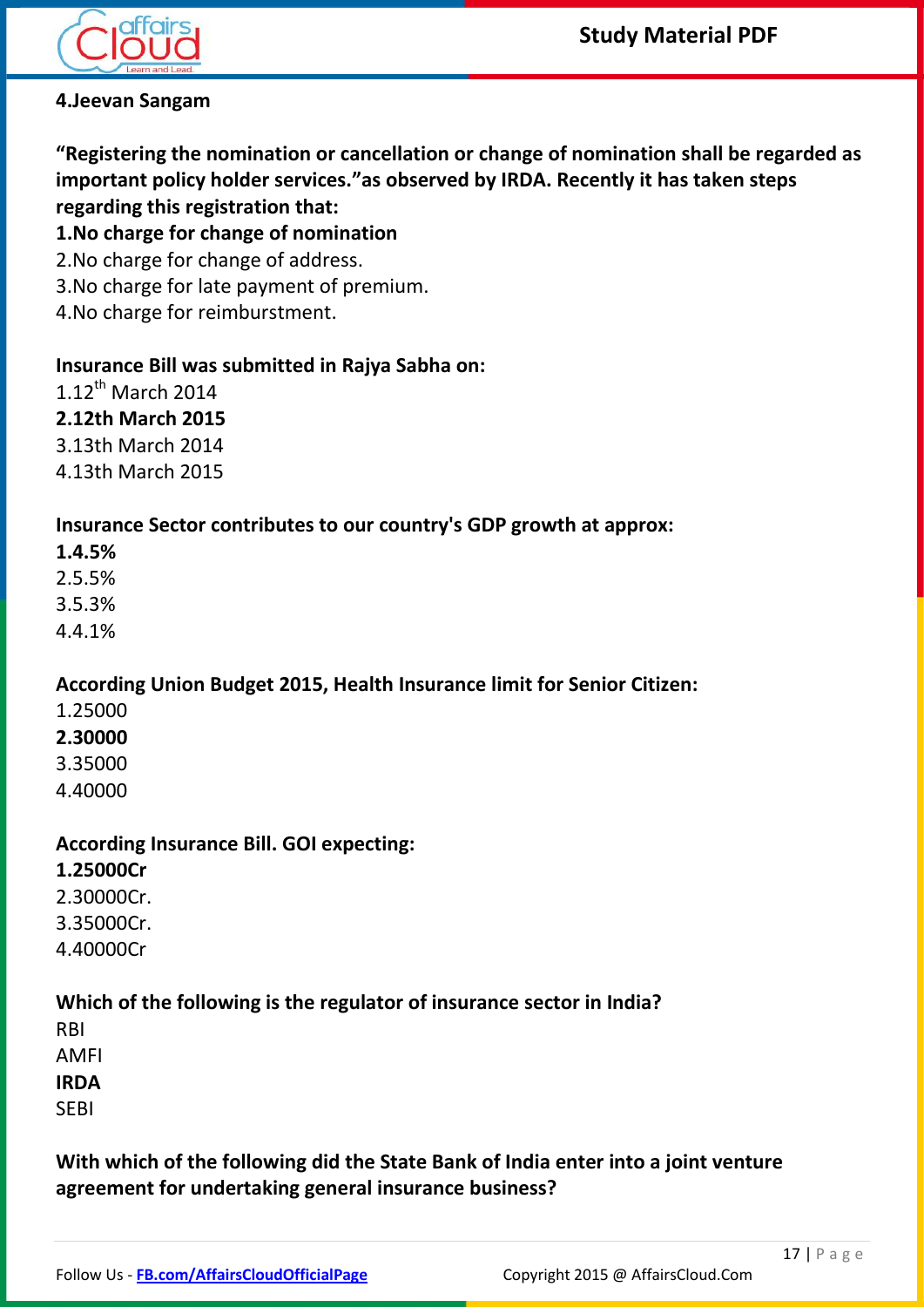



New India Assurance Ltd. **Insurance Australia Group** Lehman Brothers Holdings Inc. Allianz

**What does the term FSDC, used in financial sectors stand for?** Financial Security and Development Council **Financial Stability and Development Council** Fiscal Security and Development Convention Fiscal Stability and Development Council

**Which of the following terms is NOT related to the insurance sector?** Indemnity Coverage **Misuse Alert** Annuity

**A contract that pledges payment of an agreed upon amount to the person (or his/her nominee) on the happening of an event covered against" is technically known as?** Death coverage **Life insurance** Savings for future Provident fund

**The insurance companies collect a fixed amount from its customers at a fixed interval of time. What is it called**? Instalment Contribution **Premium** EMI

#### **Expand the term IFRS.** Indian Financial Reporting Standards Indian Financial Reporting Systems **International Financial Reporting Standards** International Financial Reporting Systems

### **Which amongst the following is not an insurance company functioning in India?** ICICI prudential ING Vysya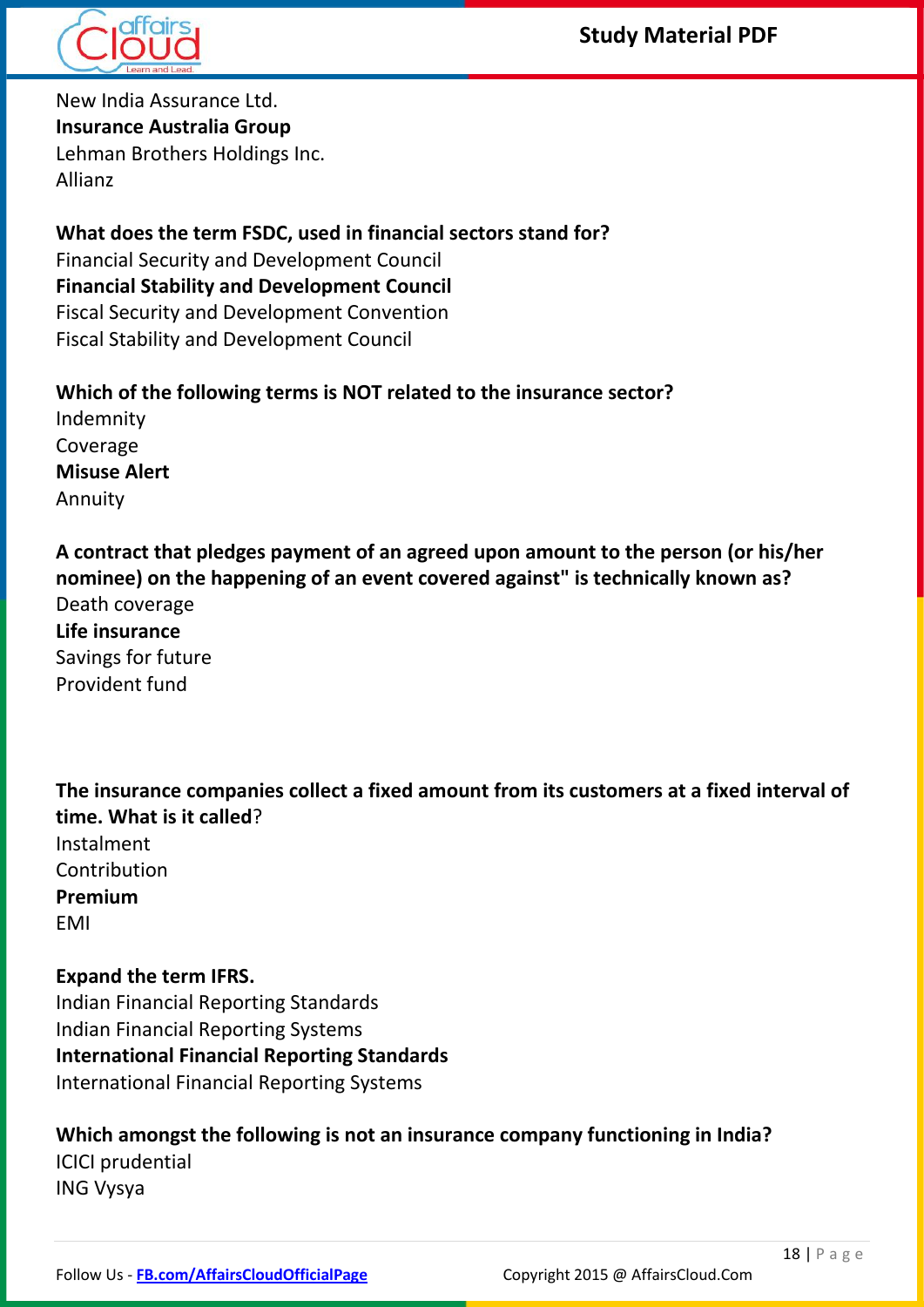

**National Securities Depository Limited**

New India Assurance company

**Which of the following public sector companies/organizations provides insurance cover to exporters? ECGC** NABARD SIDBI IRDA **The main feature of the National Agricultural Insurance Scheme is to insure which of the following?** Life of the farmer

**Crop of the farmer** Animals who are used in agricultural activities

Land of the farmer

**Anmol Jeevan is a \_\_\_\_\_ of the LIC.** Basic Life Insurance Plan **Term Insurance Plan** Children's Plan Pension Plan

**Which insurance company recently declared to invest 1.5 lakh crore rupees for various railway projects in next five years?** NICL **NIACL LIC HDFC** none of these

# ---------------------------------------------------------------------------------------------------------------------  **AffairsCloud Specials –** Check Out Our Pages

# **Current Affairs Sections**

- [Current Affairs Today](http://www.affairscloud.com/current-affairs/current-affairs-today/)
- [Current Affairs Monthly PDF](http://www.affairscloud.com/current-affairs-pdf-capsule/)
- [Current Affairs Daily Quiz](http://www.affairscloud.com/current-affairs-quiz-current-affairs/)
- [Current Affairs Monthly Quiz Competition & Mock Test](http://www.affairscloud.com/quiz-competition/)
- [Study Materials PDF](http://www.affairscloud.com/study-material-pdf-download/)